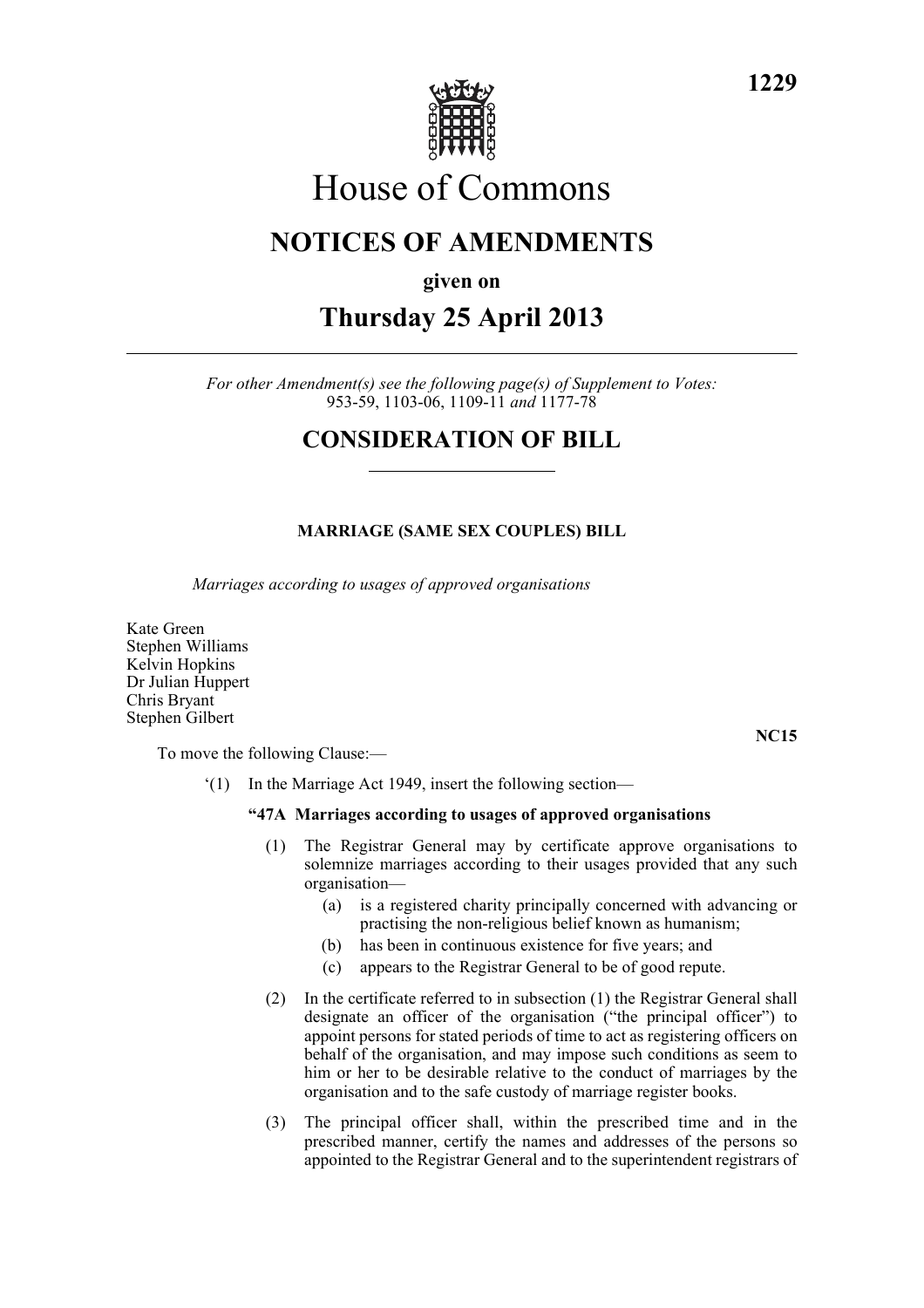#### **Marriage (Same Sex Couples) Bill,** *continued*

the registration districts in which such persons live, together with such other details as the Registrar General shall require.

- (4) A marriage shall not be solemnized according to the usages of an approved organisation until duplicate marriage register books have been supplied by the Registrar General under Part IV of this Act to the registering officers appointed to act on behalf of the organisation.
- (5) If the Registrar General is not satisfied with respect to any registering officer of the approved organisation that sufficient security exists for the safe custody of marriage register books, he or she may in his or her discretion suspend the appointment of that registering officer.
- (6) A marriage to which this section applies shall be solemnized with open doors in the presence of either—
	- (a) a registrar of the registration district in which the marriage takes place; or
	- (b) a registering officer appointed under subsection (2) whose name and address have been certified in accordance with subsection (3) and of two witnesses; and the persons to be married shall make the declarations and use the form of words set out in subsection (3) or (3A) of section 44.
- (7) A marriage solemnized according to the usages of an approved organisation shall not be valid unless there is produced to the superintendent registrar, at the time when notice of marriage is given, a certificate purporting to be signed by the principal officer or a registering officer of the approved organisation to the effect that each person giving notice of marriage is either a member of the said organisation or is authorised to be married according to the said usages under or in pursuance of a general rule of the said approved organisation.
- (8) A certificate under subsection (7) shall be for all purposes conclusive evidence that any person to whom it relates is authorised to be married according to the usages of the said organisation and the entry of the marriage in a marriage register book under Part IV of this Act, or a certified copy thereof made under the said Part IV, shall be conclusive evidence of the production of such a certificate.
- (9) A copy of any general rule of the said organisation purporting to be signed by the principal officer for the time being of the said organisation shall be admitted as evidence of the general rule in all proceedings touching the validity of any marriage solemnized according to the usages of the said organisation.".
- (2) Schedule [Consequential amendments—Marriage according to usages of approved organisations] has effect.'.

Kate Green Stephen Williams Kelvin Hopkins Dr Julian Huppert Chris Bryant Stephen Gilbert

Page **3**, line **28** [*Clause 2*], after paragraph (i) insert—

'(iA) section 47A (marriage according to the usages of approved organisations).'.

**19**